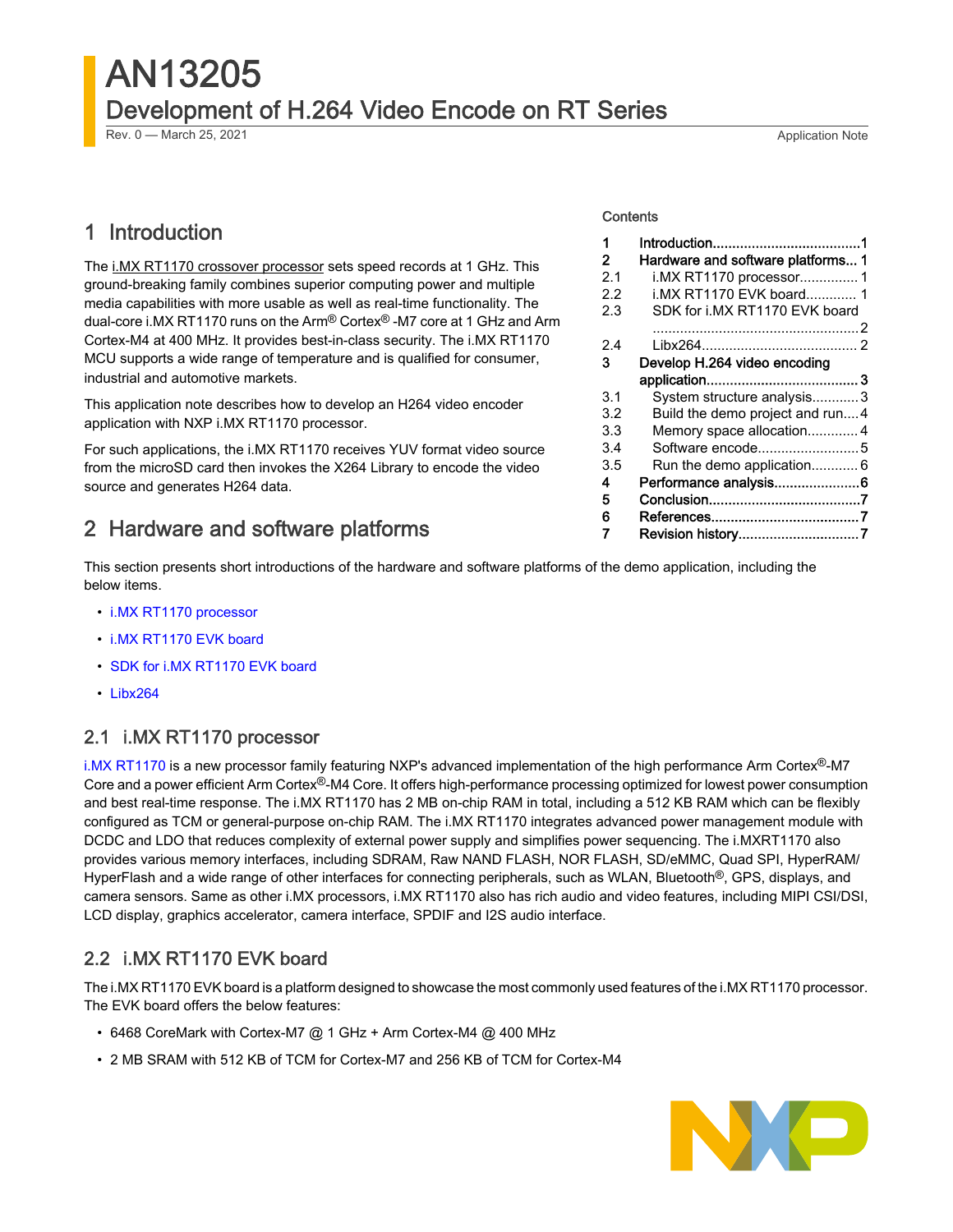- <span id="page-1-0"></span>• Advanced security, including secure boot and crypto engines, and is part of the [EdgeLock Assurance Program](https://www.nxp.com/products/product-information/edgelock-assurance-program:EDGELOCK-ASSURANCE)
- 2 × Gb ENET with AVB and TSN
- 2D GPU
- MIPI® CSI/DSI
- Supported by MCUXpresso suite of software and tools

Figure 1 presents the picture of the i.MX RT1170 EVK.



Figure 1. i.MX RT1170 EVK

## 2.3 SDK for i.MX RT1170 EVK board

[SDK](https://mcuxpresso.nxp.com/en/dashboard?uvid=271346&to_vault=true) provides comprehensive software support for multiple microcontroller families from NXP. The SDK comprises the blow components:

- A flexible set of peripheral drivers.
- A rich set of example applications.
- Various middleware from NXP or incorporated from a third party, such as FreeRTOS, emWin, FatFs, LIBJPEG, LwIP, mbed TLS, USB stack, wolfSSL, and so on.
- The SOC header file, startup files, and linker configuration files for various tool chains.

#### 2.4 Libx264

[x264](https://www.videolan.org/developers/x264.html) is a free software library and application for encoding video streams into the [H.264/MPEG-4 AVC](https://en.wikipedia.org/wiki/H.264) compression format, and is released under the terms of the [GNU GPL](https://www.gnu.org/licenses/old-licenses/gpl-2.0.html).

Features Overview:

- Provides best-in-class performance, compression, and features.
- Achieves dramatic performance, encoding four or more 1080p streams in realtime on a single consumer-level computer.
- Gives the best quality, having the most advanced psychovisual optimizations.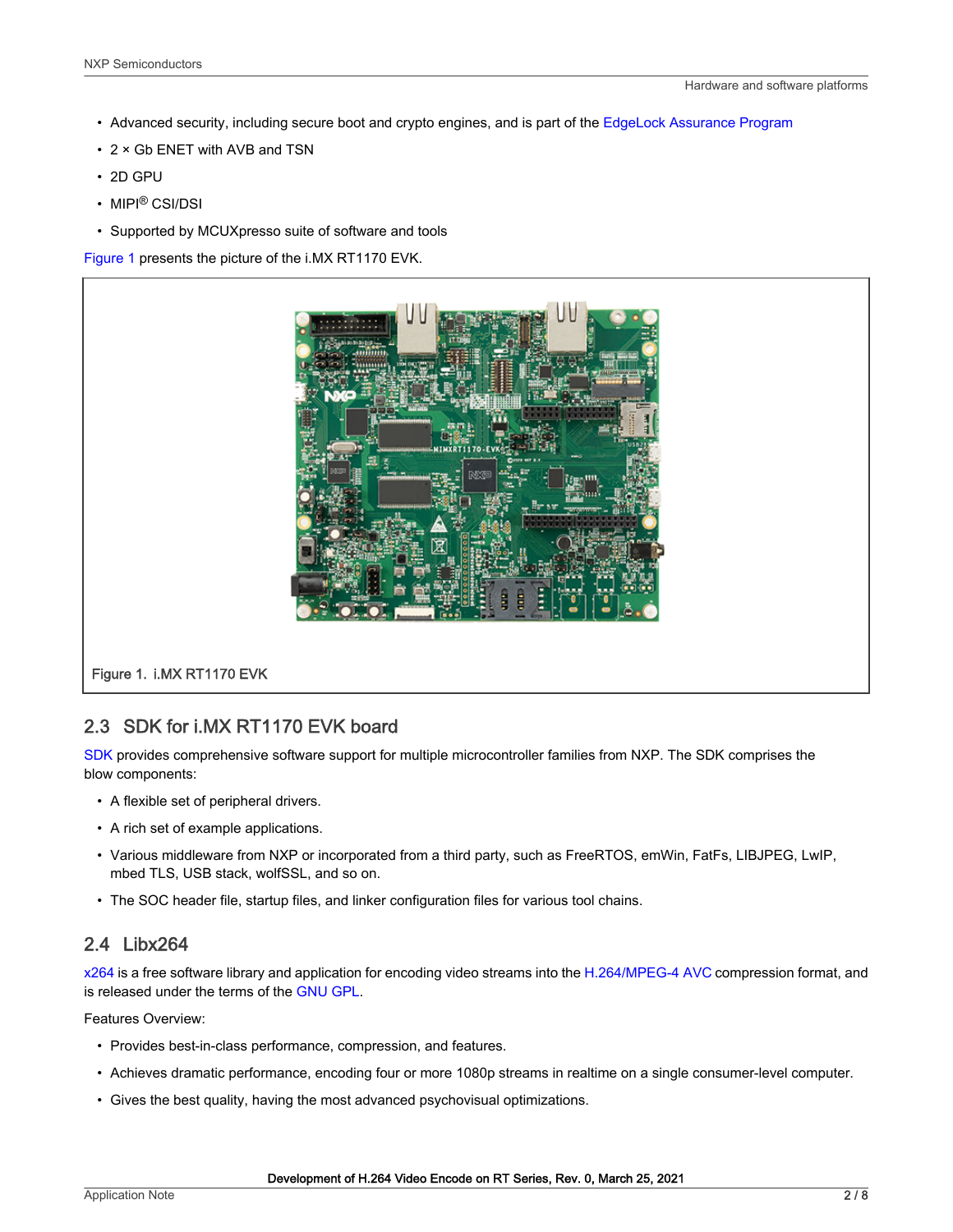<span id="page-2-0"></span>• Support features necessary for many different applications, such as television broadcast, Blu-ray low-latency video applications, and web video.

[x264](https://www.videolan.org/developers/x264.html) forms the core of many web video services, such as Youtube, Facebook, Vimeo, and Hulu. It is widely used by television broadcasters and ISPs.

# 3 Develop H.264 video encoding application

This section describes the procedure to develop H.264 video encoding application based on the hardware and software platforms presented.

### 3.1 System structure analysis

Figure 2 presents the hardware block diagram of this demo application, which shows the primary components of the system.



- RT1170 read YUV video source which is saved in microSD by uSDHC module.
- External SDRAM devices provide data space for frame buffer and/or code space. RT1170 accesses SDRAM devices by the Smart External Memory Controller (SEMC) module.
- External QSPI flash or Octal flash provides code space for non-debugging running configuration with XIP capability. The i.MX RT1170 accesses flash devices by the FlexSPI controller.
- The Open-Standard Serial Debug Adapter (OpenSDA) provides SWD debug access, debug UART bridge, and power supply for the board. OpenSDA communicates with the host PC via a USB port, and implements the CMSIS-DA debug protocol

Figure 3 shows the frame data flow diagram of this demo application.

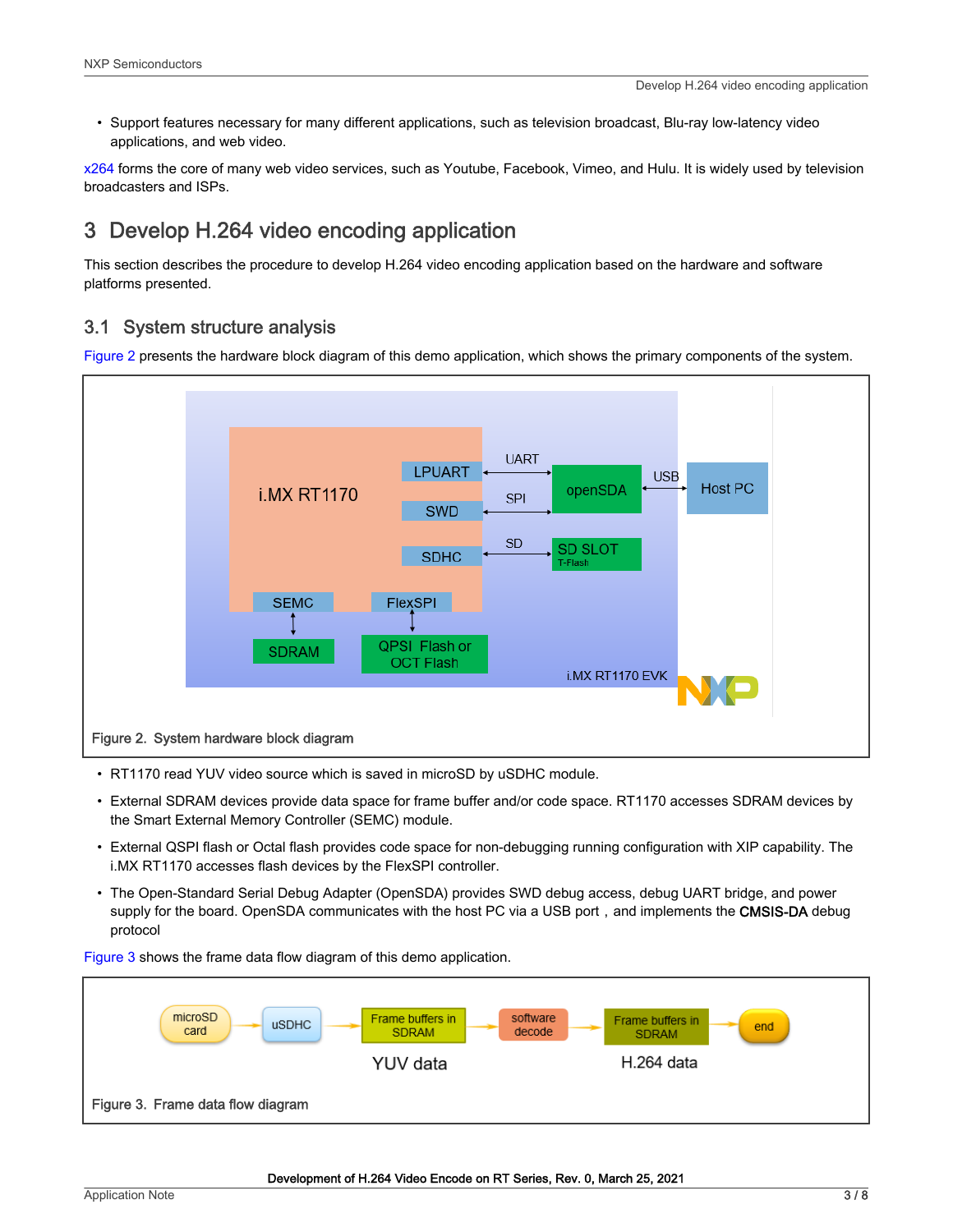<span id="page-3-0"></span>i.MX RT1170 EVK reads video source from microSD card and stores in the frame buffers located in SDRAM. Software encode video data with X264.

#### 3.2 Build the demo project and run

The [code package](https://github.com/xinyigao/x264_encode_i.MXRT1170) with this document is self-contained, and you can build the project quite straightforward as below:

#### 3.2.1 Build and run from Flash

1. Use IAR to open <h264encode.eww>. Use the default project configuration, which will build the project for flash XIP:

| flexspi_nor_debug  |      |
|--------------------|------|
|                    | بريه |
| sdram_debug        |      |
| flexspi nor debug. |      |

- 2. Press F7 to build and it may take a minute.
- 3. After the build completes, press Ctrl-D or click  $\bullet$  to enter debug session.
- 4. After IAR enters debug session and stop at main () function, press F5 to run.

Since the code is programmed to Flash, reset the board later to let it run again.

#### 3.2.2 Build and run

To download the program, continue with the following operations.

The configurations show how to leverage ITCM & DTCM to further improve performance. We reconfigure ITCM to 448 kB and DTCM to 64 kB, which is also included in Flash configuration. NOTE

1. Select build mode.

|                             | Workspace                        | $\bullet$ $\uparrow$ $\times$ |
|-----------------------------|----------------------------------|-------------------------------|
|                             | sdram_debug                      | $\checkmark$                  |
|                             | sdram_debug<br>flexspi_nor_debug |                               |
| Figure 5. Select build mode |                                  |                               |

2. Repeat Step 2, Step 3, and Step 4 in Build and run from Flash.

For this demo, the two different build and run modes of the program have the same startup functions. The startup function is startup\_MIMXRT1176\_cm7\_x264.s. Compared with startup\_MIMXRT1176\_cm7.s file in the SDK, this file adds the reconfiguration of TCM.

#### 3.3 Memory space allocation

For this demo application, we allocate the memory space with the schemes as shown in [Figure 6.](#page-4-0)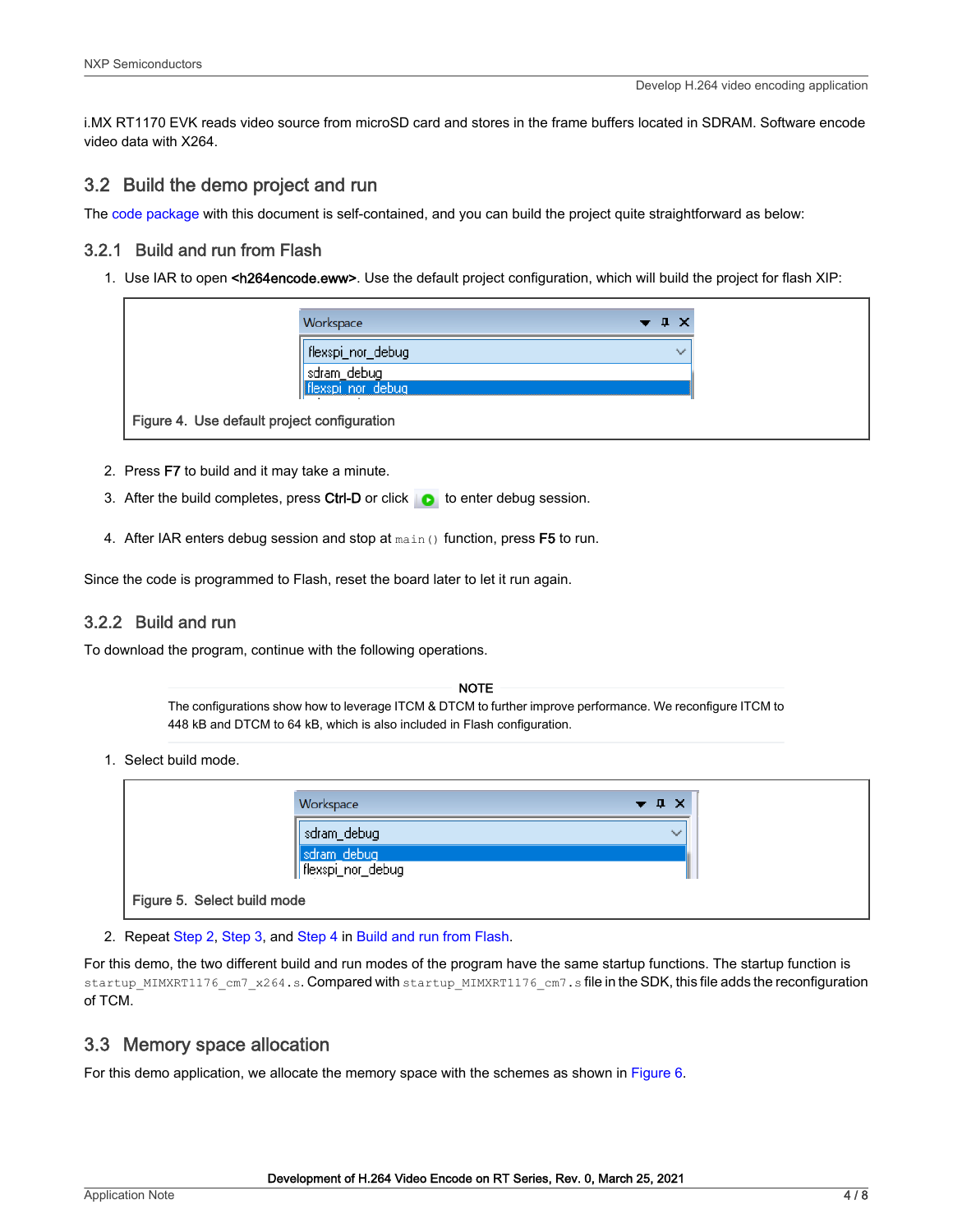Develop H.264 video encoding application

<span id="page-4-0"></span>

#### 3.4 Software encode

The encoding process reads the video source from the microSD card and encode the video data using the libx264. Figure 7 shows the process of  $l$ ibx264 video decompression.



As shown in Figure 7, the libx264 encoder can be divided into: initialize the encoder, encode, and close the encoder.

The dotted arrow indicates that it will be called under certain circumstances.

Structures and functions starting with x264 are defined in libx264.

Initialize the encoder:

- 1. x264\_ param\_ Default(): Set the default parameters.
- 2. x264\_ param\_ default\_ Preset (): Set the default preset when the preset or tune is not NULL. This demo sets char \* preset = ultra fast.
- 3. x264\_ param\_ apply\_ Profile (): Set profile. If profile is NULL. This demo sets char \* profile = baseline.
- 4. Various parameters to be set: You can modify param->i\_frame\_total. The default input and output files are test.yuv, test.h264. Due to the limitation of reading file name and file format, it is better for users to change the name of video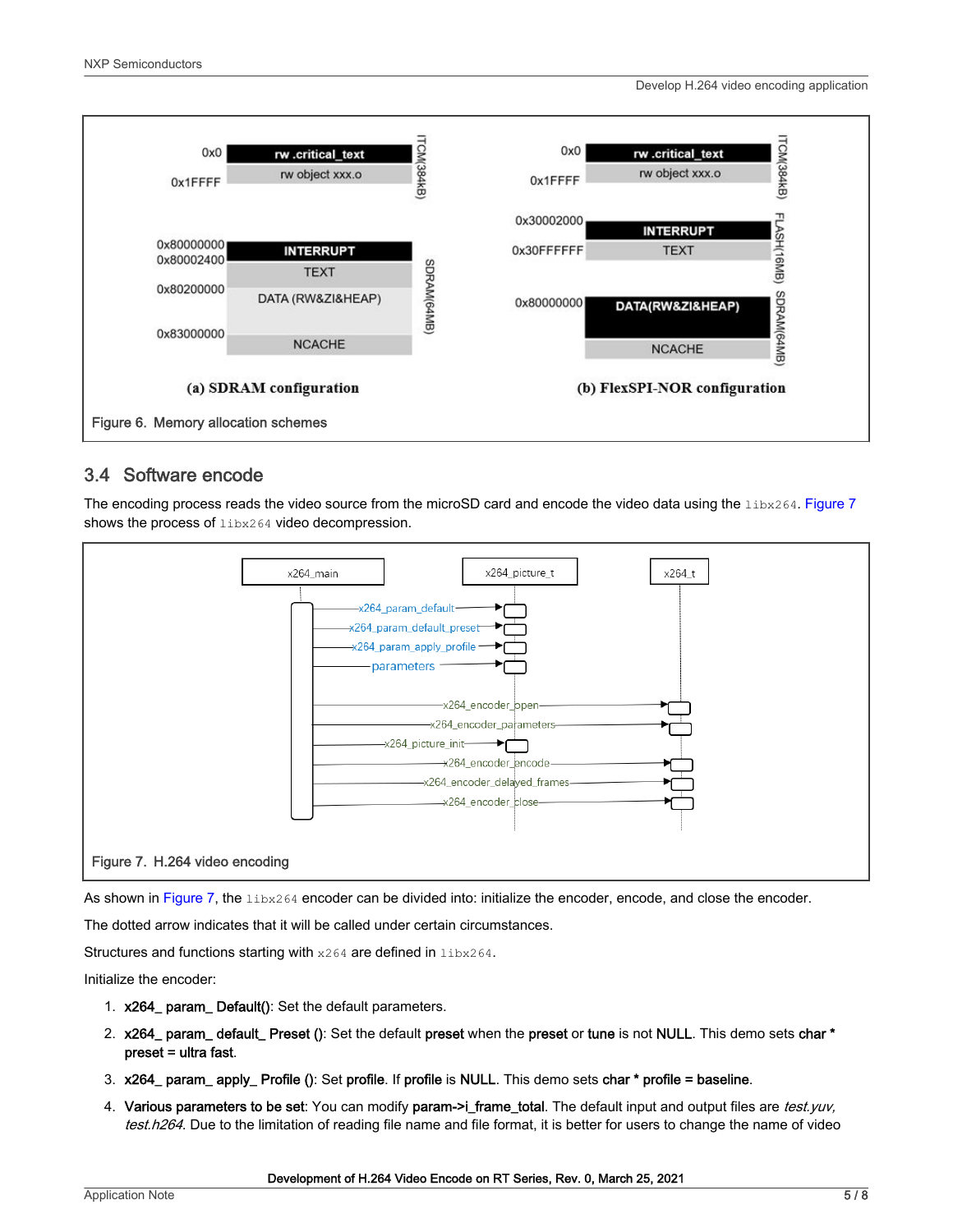|                            | <b>Find in Files</b>                                                                                                                                                                                                                                                                                           | $\times$       |  |
|----------------------------|----------------------------------------------------------------------------------------------------------------------------------------------------------------------------------------------------------------------------------------------------------------------------------------------------------------|----------------|--|
|                            | Find what:                                                                                                                                                                                                                                                                                                     | Eind           |  |
|                            | test.yuv<br>$\checkmark$                                                                                                                                                                                                                                                                                       | Close          |  |
|                            |                                                                                                                                                                                                                                                                                                                |                |  |
|                            | Match case<br>Match whole word<br>Match regular expression<br>Look in<br>For all projects in workspace<br>◉ Project files<br>○ Project files and user include files<br>○ Project files and all include files<br>◯ <u>Di</u> rectory:<br>$\omega_{\rm{m}}$<br>$\checkmark$<br>$\sqrt{ }$ Look in gubdirectories |                |  |
|                            |                                                                                                                                                                                                                                                                                                                |                |  |
|                            | File types<br>*.c;*.cpp;*.cc;*.h;*.hpp;*.s*;*.msa;*.asm<br>$\checkmark$                                                                                                                                                                                                                                        |                |  |
|                            | <b>Find in Files</b>                                                                                                                                                                                                                                                                                           | $\pmb{\times}$ |  |
|                            | Line<br>String<br>1222 input_filename = "test.yuv";<br>4_exa\x264.c<br>179 fr_open_yuv = f_open(&txtFil_2,_T("/test.yuv"),FA_READ   FA_WRITE);<br>i4_\raw_input.c<br>Found 2 instances. Searched in 167 files.<br>$\epsilon$<br>Build Debug Log Find in Files                                                  | $\,$           |  |
| Figure 8. Parameter search |                                                                                                                                                                                                                                                                                                                |                |  |

<span id="page-5-0"></span>source to test.yuv when testing their own video source. To modify the parameters, press Ctrl+Shift+f to modify, as show in Figure 8.

Encode:

- 1. x264\_encoder\_open(): Turn on the encoder and return an encoder handle  $x264-t$  \*.
- 2.  $x264$ \_encoder\_encode: The function to perform encoding. The input data to be encoded is in  $x264$  picture t, and the output coded data is in the  $x264$  nal  $t$  array. At the input, the buffer address of the data to be encoded is assigned to the corresponding variable in  $x264$  picture t.
- 3. x264\_encoder\_delayed\_frames: Returns the number of currently delayed (buffered) frames. The call of  $x264$  encoder encode will loop until the value returned by  $x264$  encoder delayed frames is 0.

#### 3.5 Run the demo application

This application note offers the whole source and project files of the demo application. To run the demo:

- Connect a micro USB cable between the host PC and the OpenSDA USB port J11 on the EVK-MIMXRT1170 board.
- Optionally, open a serial terminal tool with settings of 115200 baud rate, 8 data bits, no parity bits, and 1 stop bit to display debug logs.
- Set boot mode. Set SW1-1, SW1-2, SW1-3, SW1-4 to OFF, OFF, ON, OFF.
- Start the debug session or download the binary to the processor.
- Launch the debugger in the IDE or press the reset button, SW3, to begin running the demo.

## 4 Performance analysis

For this demo, two different video sources are selected to encode and test frame per second (fps) with different build and run methods.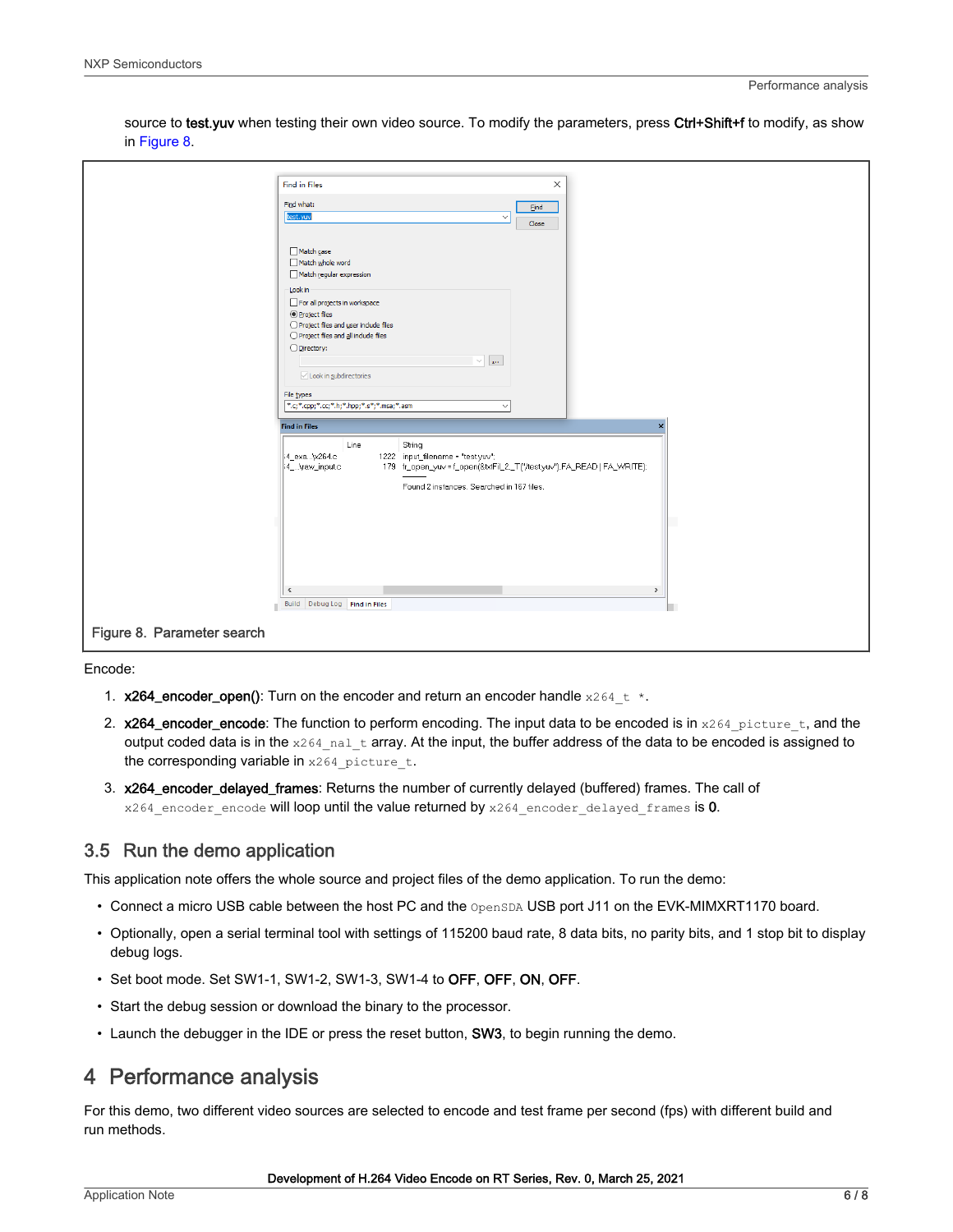<span id="page-6-0"></span>Table 1 shows the test results for different video sources , contains the total time of video reading, encoding.

#### Table 1. Test results\_1(fps)

| Video source             | <b>Resolution</b> | <b>Total frame</b> | SDRAM (fps) | FLASH (fps) |
|--------------------------|-------------------|--------------------|-------------|-------------|
| bigbuckbunny 480x272.yuv | 480×272           | 200                | 23.5        | 10          |
| formen 352x288.yuv       | 352×288           | 200                | 28.8        | 12          |

Table 2 contains the total time of video reading, encoding and storing.

#### Table 2. Test results\_2(fps)

| Video source             | <b>Resolution</b> | <b>Total frame</b> | SDRAM (fps) | FLASH (fps) |
|--------------------------|-------------------|--------------------|-------------|-------------|
| bigbuckbunny 480x272.yuv | 480×272           | 200                | 18          | 8.5         |
| formen 352x288.yuv       | 352×288           | 200                | 21          | 10          |

# 5 Conclusion

This application note describes the steps of how to develop H.264 video encode application with the i.MX RT1170 proessor based on the SDK of i.MX RT1170 EVK board, from building project to completing the application. The peripheral drivers and the various middleware offered by the SDK make it easy for the whole development process.

To develop your own customized H.264 video encode applications, see the source code of the demo application provided along with this application note.

# 6 References

Following documents may offer further reference.

• i.MX RT1170 Processor Reference Manual (document [IMXRT1170RM](https://www.nxp.com/docs/en/reference-manual/IMXRT1170RM.pdf))

# 7 Revision history

| <b>Revision number</b> | Date           | Substantive changes |
|------------------------|----------------|---------------------|
|                        | March 24, 2021 | Initial release     |